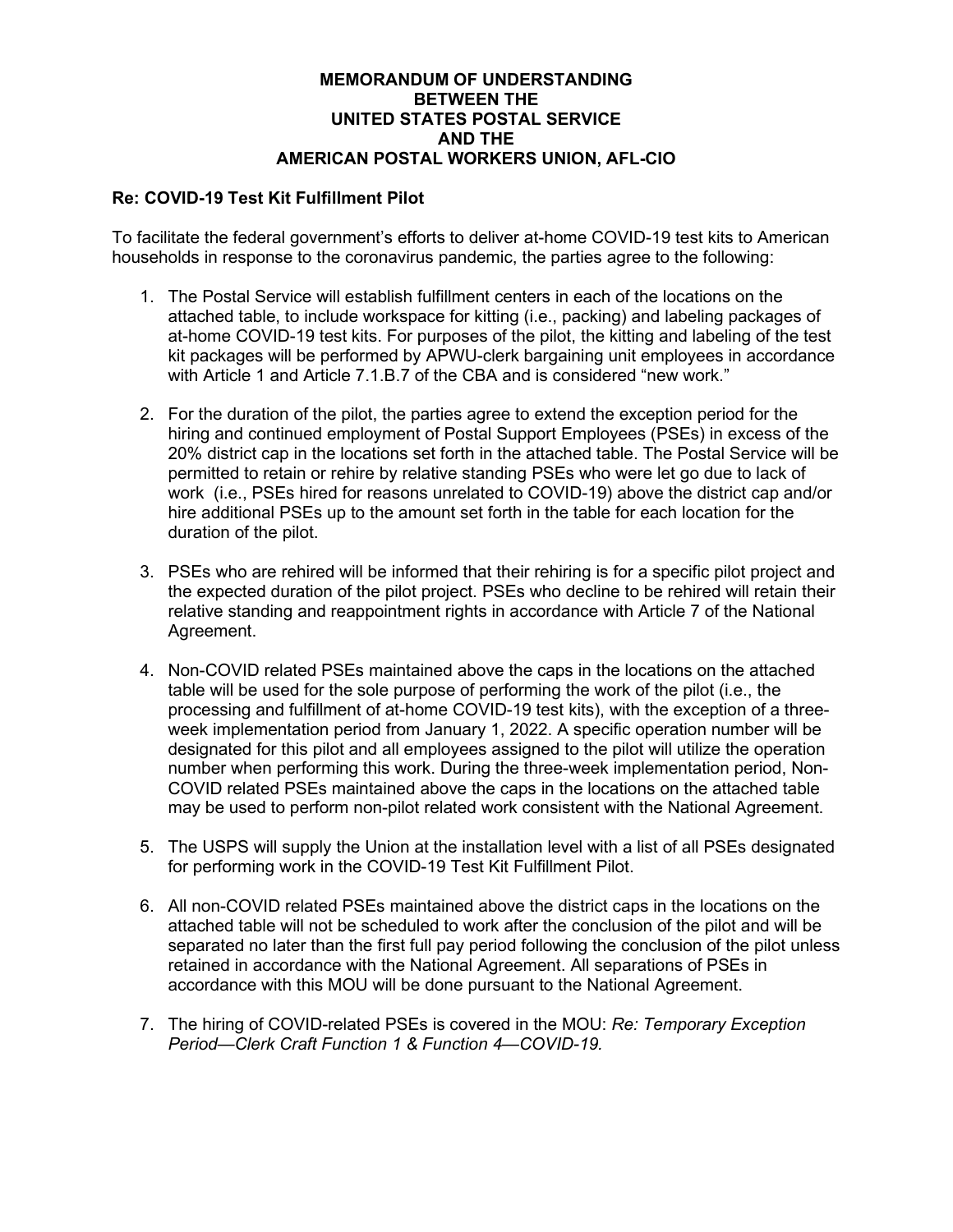- 8. There will be a daily inventory control for the COVID-[1](#page-1-0)9 test kits.<sup>1</sup>
- 9. Full-Time Career clerks assigned or detailed to PSAs or Annexes designated as part of this pilot and who are on the Overtime Desired List will be afforded maximum overtime opportunities (up to 12 hours/day and 60 hours in a service week) for the duration of the pilot.
- 10. The duration of the pilot will be 75 days from January 12, 2022, unless extended by mutual agreement. The Postal Service reserves the right to terminate the pilot prior to the conclusion of the 75-day period.

The parties agree to further discussion on issues concerning this new work pilot as it evolves. This MOU will not be cited in any future arbitration except to enforce its terms.

 $\gamma$ 

Katherine S. Attridge Mark Dimondstein Vice President, Labor Relations<br>United States Postal Service

American Postal Workers Union, AFL-CIO

Date: January 12, 2022

<span id="page-1-0"></span> $1$  In those bid clusters that include Bulk Mail Entry (BME) Technicians, one or more BME Technicians from the Bulk Mail Entry Unit (BMEU) in the same bid cluster to the annex on the attached table will be utilized to perform inventory control for the COVID-19 test kits. Such test kits will not be considered accountable mail.. Assignment of the BME Tech(s) to complete the inventory control will be offered to volunteers first and selected based on seniority. If there are no volunteers, the assignment will be made by juniority. In those bid clusters without BMEUs, BME Technicians from the local commuting area will be offered the opportunity to volunteer and selected based on seniority. As appropriate, travel time and mileage will be provided in accordance the applicable provisions of Section 438 of the Employee and Labor Relations Manual and Chapter 7 of Handbook, F-15. Out-of-schedule premium will be paid for hours worked outside an employee's normal schedule.